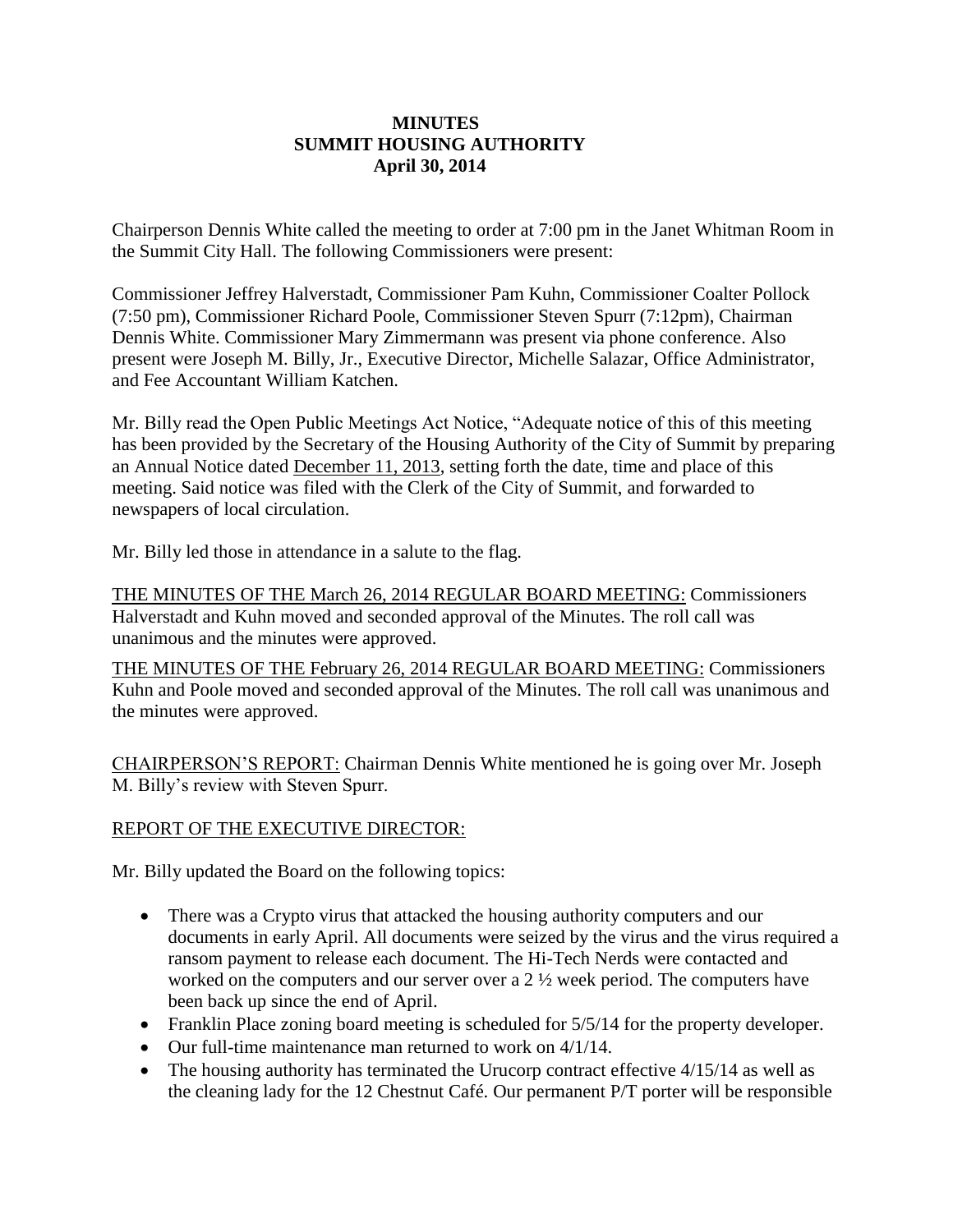for cleaning 12 Chestnut and back-up to help turn overs. His schedule will now be to work 4 days a week, 7 hours a day for a total of 28 hours for each work week.

- Maintenance man has been working on Weaver Street curb appeal by doing some painting and cleaning on the grounds.
- There was another occurrence of bed bugs at 3 Glenwood Place. Action Pest Control was called out to do a sweep and treatment followed.
- The fence has been repaired at Glenwood Place by the recycle bins.
- The gutters at Weaver Street will be repaired the week of  $5/5/14$ .
- Mr. Billy finalized his recap by saying that he does not have any additional information on the Hayden lawsuit.

## RESIDENT ASSOCIATION REPORTS: None.

## COMMITTEE REPORTS:

**Operations:** Commissioner Kuhn mentioned that there were two move-outs at 12 Chestnut. There were no rents listed on the housing manager's report due to the housing authority computers losing their data from being hacked. The utilities log continues to become more informative but the billing dates are still a little off due to the billing cycles. Commissioner Spurr asked if Mr. Billy had any new information regarding the pension for the housing employees currently not enrolled in it. Mr. Billy brought the board up to date on the process to stand alone in the pension system. Commissioner Kuhn wrapped up by mentioning the budget to actual was unfavorable on salaries, and that it may be due to the temporary maintenance man, or an additional pay period in the first quarter.

**Affordable Housing**: Commissioner Poole has not heard back from Friends of Cappy yet and there has been no meeting by Affordable Housing Committee to date. Commissioner Poole will follow up with getting information about the Franklin Place meeting being held on  $5/5/14$ . Commissioner Kuhn asked if Commissioner Poole knew anything in regards to the houses being built on Springfield Ave. to which Commissioner Poole stated since there are only three houses being built, they aren't affordable housing developments but the contractors have to pay a 2% developer's fee to the city.

**Personnel:** Commissioner Spurr mentioned he and Chairman White are continuing with Mr. Billy's annual evaluation.

**Residents Committee:** None.

**Public Relations:** None.

**Buildings & Grounds:** Commissioner Pollock mentioned that the gutters upon walking into the courtyard on building C at Weaver Street, are bent and seem to be crushed. Commissioner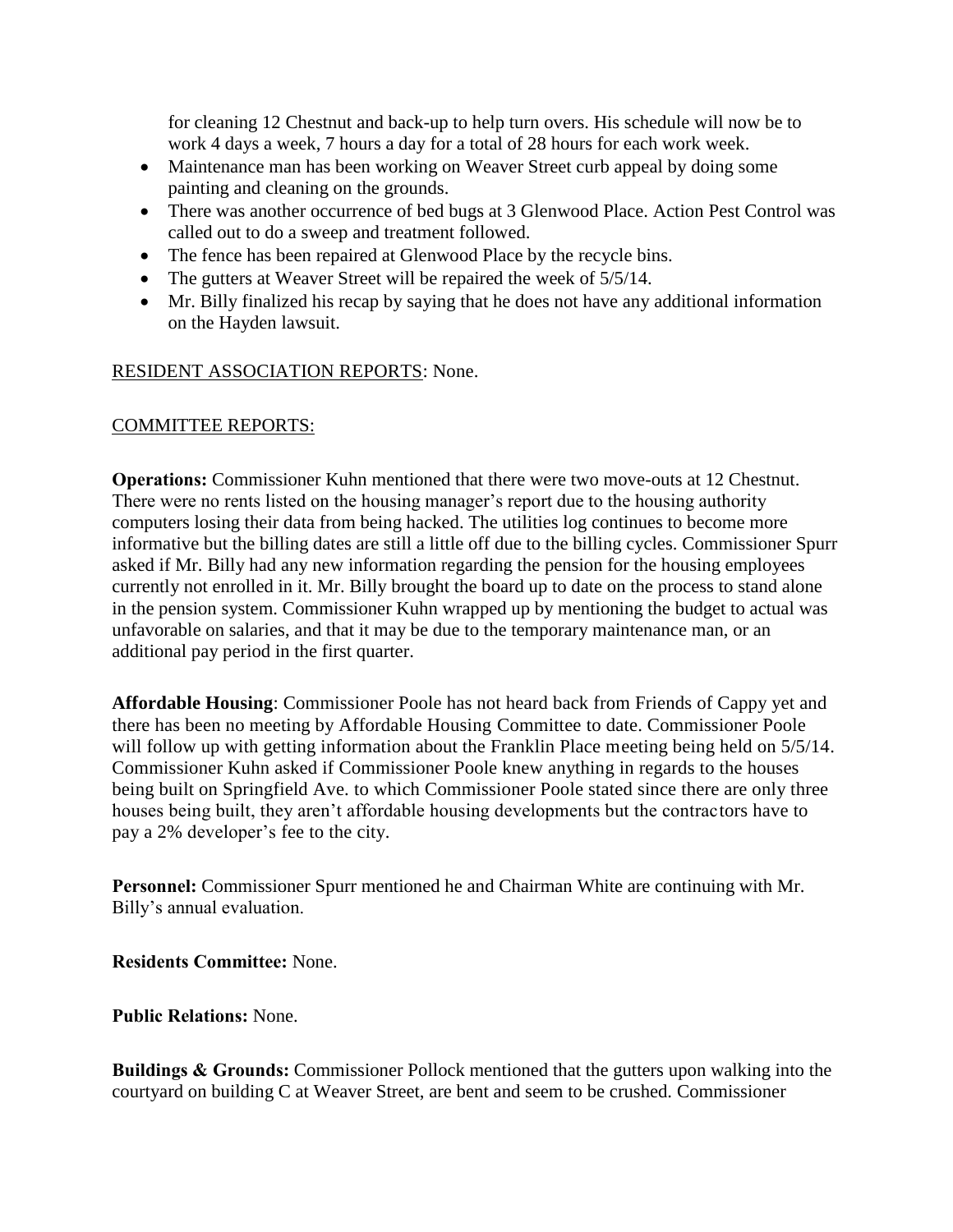Pollock then mentioned that some of the stones around the playground are crumbling and have become loose.

OLD BUSINESS: Mr. Billy mentioned the laundry receipts for the laundry equipment at all three sites. After much thought and deliberation, the board came to the conclusion to terminate the laundry contract with the Summit Affordable Housing Corporation effective June 30, 2014.

NEW BUSINESS: None.

CORRESPONDENCE: None.

#### RESOLUTIONS:

Commissioner Poole moved for a Consent Agenda for:

14-30-4-1: Resolution Approving the Payment of Invoices for the period of 3/27/14 to 4/30/14

Commissioner Kuhn seconded the Consent Agenda.

Upon roll call on the Consent Agenda, all members voted in the affirmative and the resolution was approved unanimously.

14-30-4-2: Resolution Authorizing the Termination of the laundry services contract with the Summit Affordable Housing Corporation effective June 30, 2014.

Commissioner Pollock moved the Resolution which was seconded by Commissioner White.

Upon roll call, all members voted in the affirmative and the resolution was approved unanimously.

## COMMON COUNCIL LIAISON: None.

#### EXECUTIVE SESSION: None.

There being no further business before the Board, Commissioners Pollock and Halverstadt moved and seconded adjournment. The motion passed by unanimous voice vote and the meeting was adjourned at 8:16 p.m.